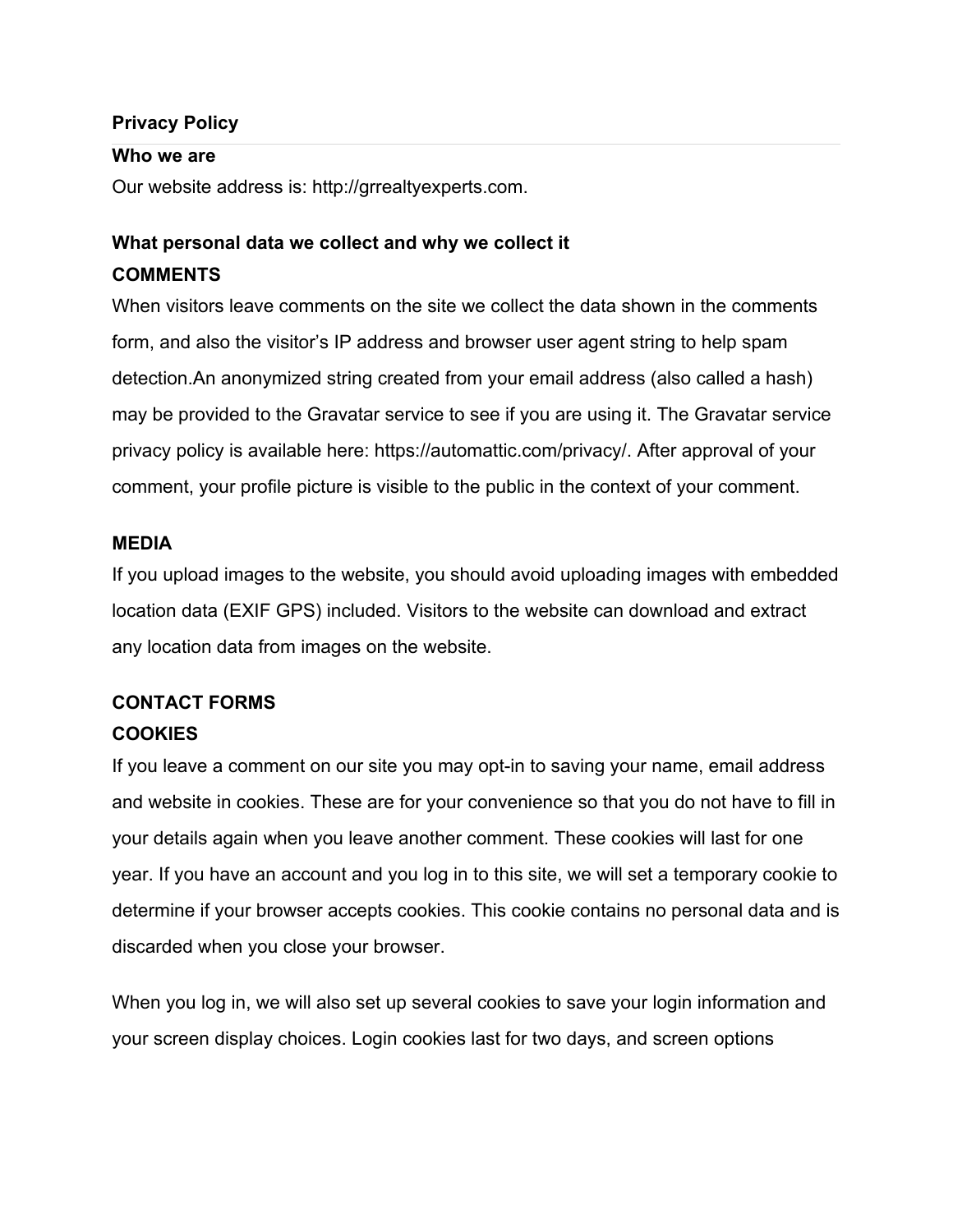cookies last for a year. If you select "Remember Me", your login will persist for two weeks. If you log out of your account, the login cookies will be removed.

If you edit or publish an article, an additional cookie will be saved in your browser. This cookie includes no personal data and simply indicates the post ID of the article you just edited. It expires after 1 day.

# **EMBEDDED CONTENT FROM OTHER WEBSITES**

Articles on this site may include embedded content (e.g. videos, images, articles, etc.). Embedded content from other websites behaves in the exact same way as if the visitor has visited the other website.

These websites may collect data about you, use cookies, embed additional third-party tracking, and monitor your interaction with that embedded content, including tracing your interaction with the embedded content if you have an account and are logged in to that website.

### **ANALYTICS**

# **Who we share your data with How long we retain your data**

If you leave a comment, the comment and its metadata are retained indefinitely. This is so we can recognize and approve any follow-up comments automatically instead of holding them in a moderation queue.

For users that register on our website (if any), we also store the personal information they provide in their user profile. All users can see, edit, or delete their personal information at any time (except they cannot change their username). Website administrators can also see and edit that information.

#### **What rights you have over your data**